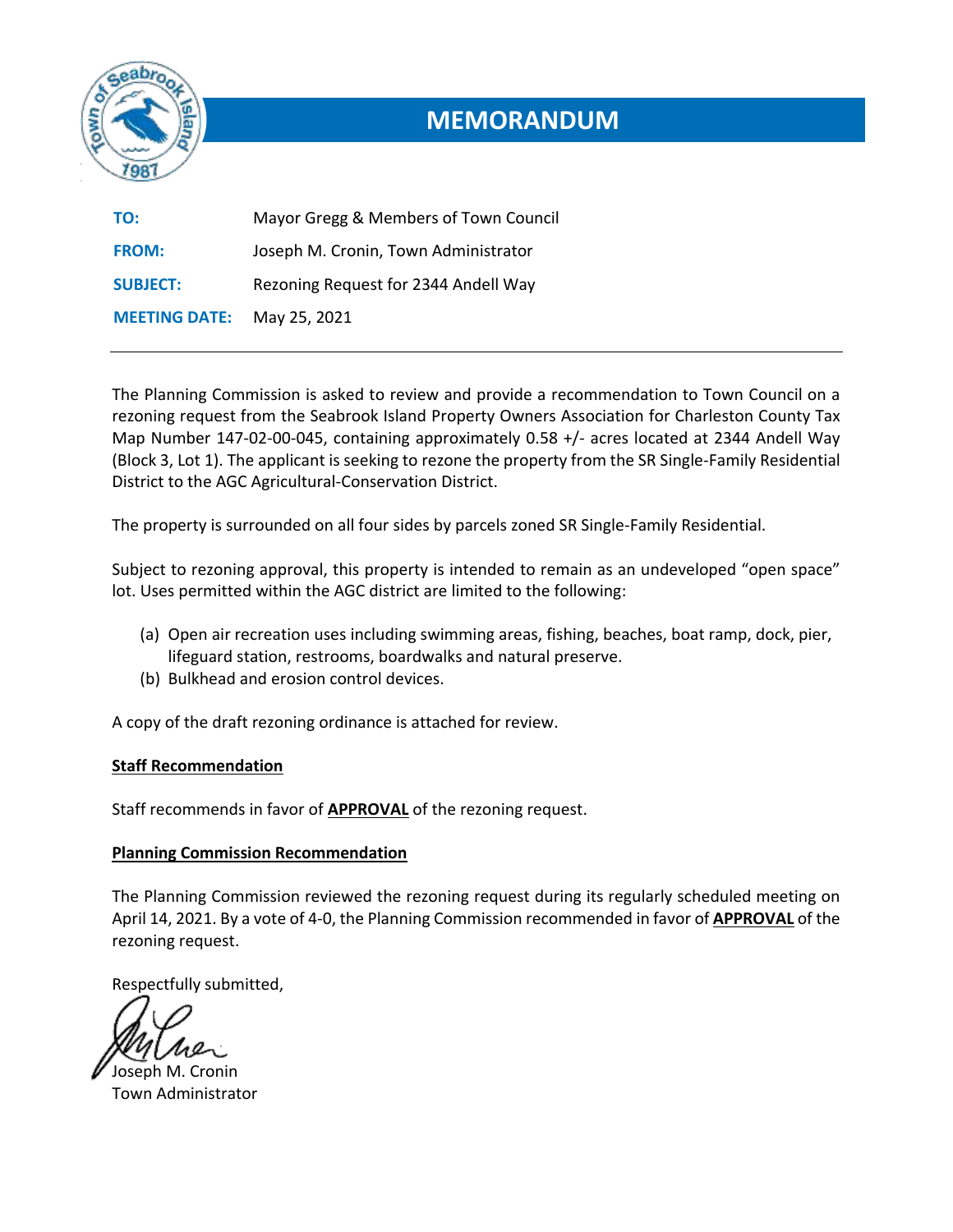## **Aerial Image**



**Zoning Map**

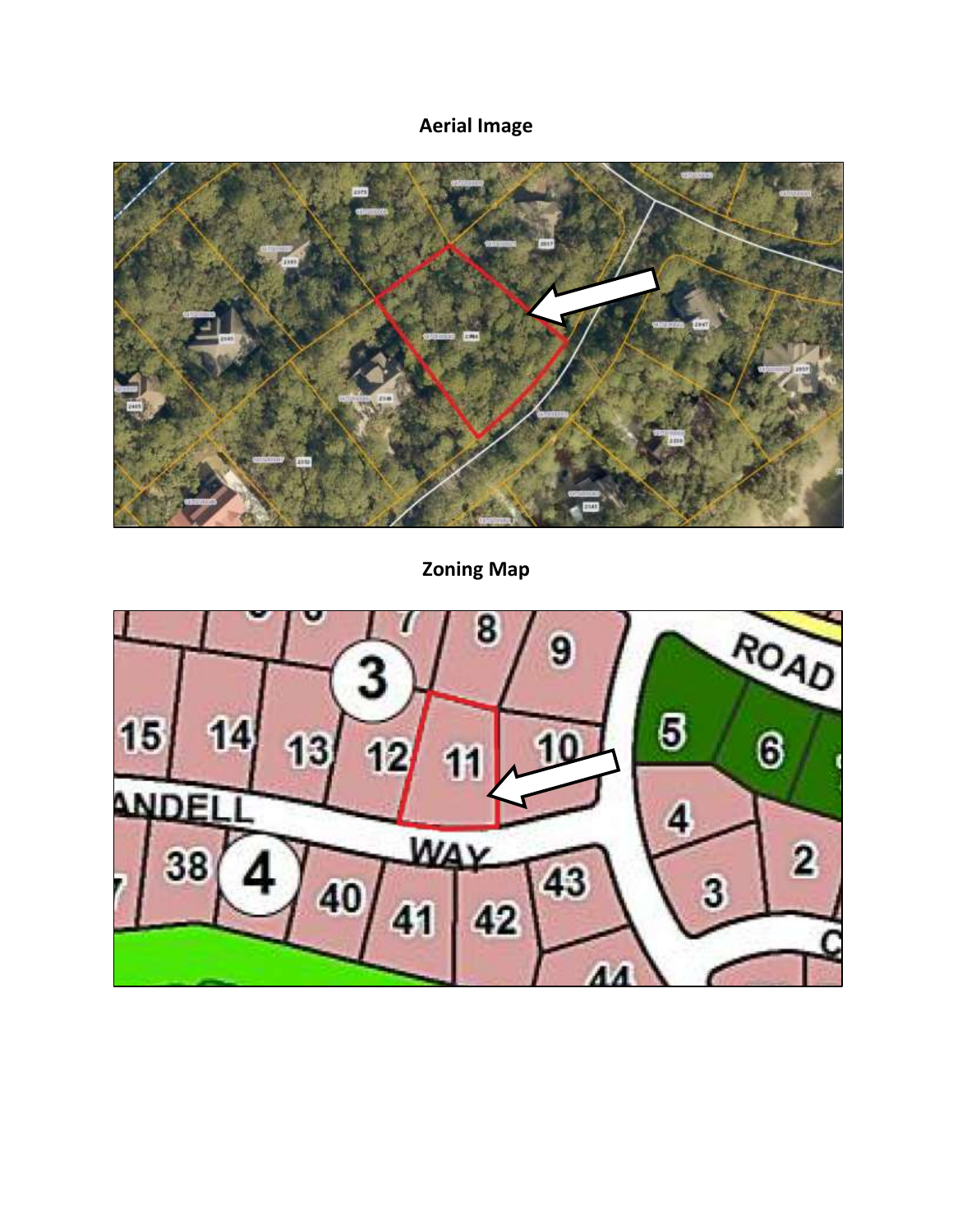#### **TOWN OF SEABROOK ISLAND**

#### **ORDINANCE NO. 2021-02**

#### **ADOPTED \_\_\_\_\_\_\_\_\_\_**

**AN ORDINANCE AMENDING THE ZONING MAP OF THE TOWN OF SEABROOK ISLAND SO AS TO CHANGE THE ZONING DESIGNATION FOR CHARLESTON COUNTY TAX MAP NUMBER 147-02-00-045, CONTAINING APPROXIMATELY 0.58 +/- ACRES LOCATED AT 2344 ANDELL WAY, FROM THE SR SINGLE-FAMILY RESIDENTIAL DISTRICT TO THE AGC AGRICULTURAL-CONSERVATION DISTRICT**

**WHEREAS**, on or about March 19, 2021, the Seabrook Island Property Owners Association filed Rezoning Application #84 with the Town of Seabrook Island seeking to change the zoning designation of Charleston County Tax Map Number 147-02-00-045, containing approximately 0.58 +/- acres located at 2344 Andell Way, from the SR Single-Family Residential District to the AGC Agricultural-Conservation District; and

**WHEREAS**, the Seabrook Island Planning Commission reviewed the above referenced rezoning application during its regularly scheduled meeting on April 14, 2021, at which time the Planning Commission made a recommendation to the Mayor and Council that the rezoning request is in the best interest of the Town of Seabrook Island and is consistent with the Town's Comprehensive Plan; and

**WHEREAS**, a public hearing was held on the above referenced rezoning application on May 25, 2021, as required by law;

**NOW, THEREFORE**, pursuant to the authority granted by the Constitution and the General Assembly of the State of South Carolina, **BE IT ORDAINED BY THE MAYOR AND COUNCIL FOR THE TOWN OF SEABROOK ISLAND**:

**SECTION 1**. **Zoning Map Amendment**. The Official Zoning District Map of the Town of Seabrook Island is hereby amended to change the zoning designation for Charleston County Tax Map Number 147-02-00-045, containing approximately 0.58 +/- acres located at 2344 Andell Way, from the SR Single-Family Residential District to the AGC Agricultural-Conservation District. A map of the property subject to this rezoning ordinance is attached hereto as Exhibit A.

**SECTION 2. Severability**. If any section, subsection, paragraph, clause, or provision of this ordinance shall be deemed to be unconstitutional, unenforceable, or otherwise invalid by the final decision of a court of competent jurisdiction, it shall be construed to have been the legislative intent of Town Council to pass said ordinance without such unconstitutional provision, and the validity of all remaining sections, subsections, paragraphs, clauses, or provisions of said ordinance shall not be affected thereby. If said ordinance, or any provision thereof, is held by the final decision of a court of competent jurisdiction to be inapplicable to any person, group of persons, property, kind of property, circumstances or set of circumstances, such holding shall not affect the applicability thereof to any other persons, property or circumstances.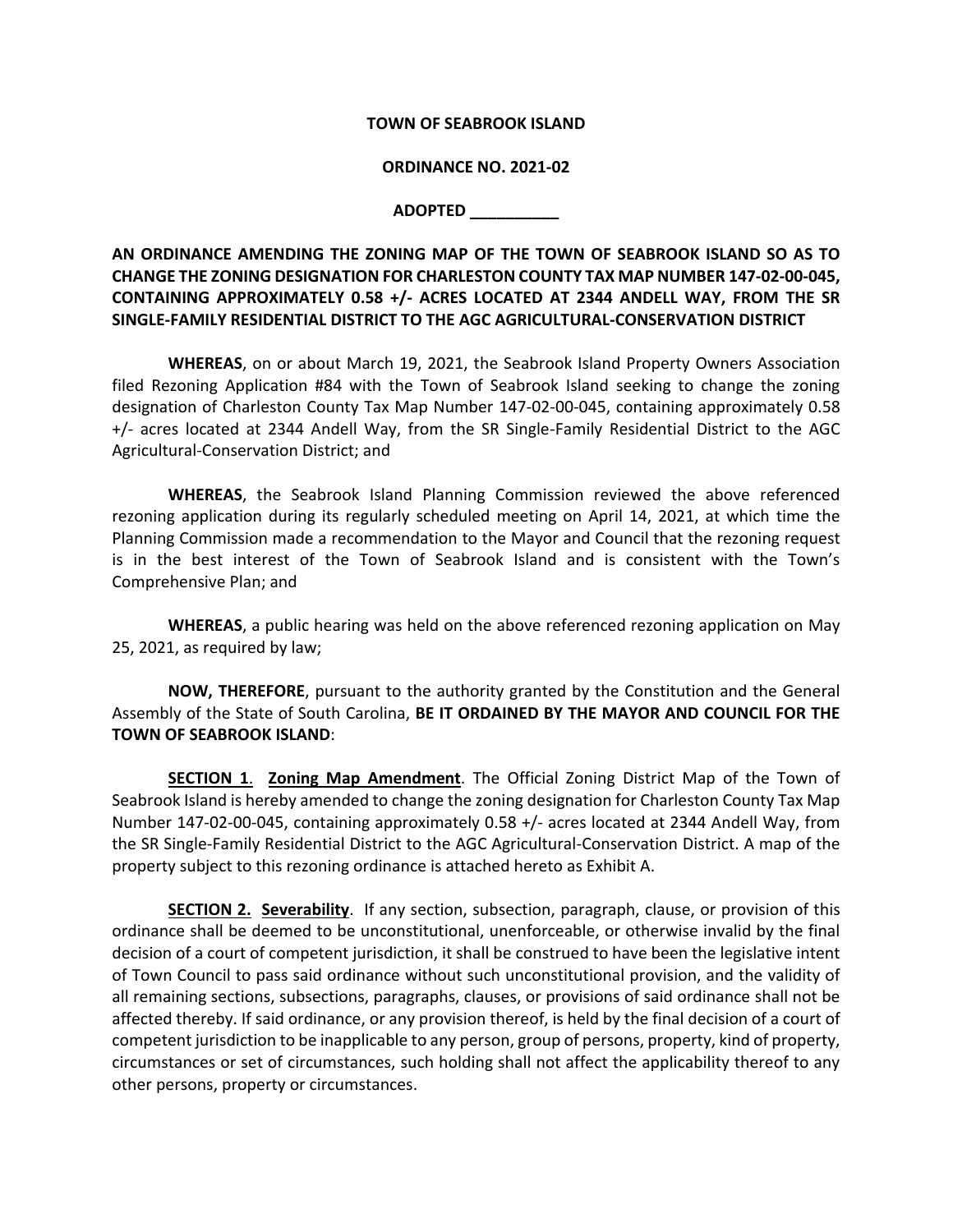**SECTION 3. Conflicting Ordinances Repealed**. All ordinances or parts of ordinances in conflict with the provisions of this ordinance are hereby repealed.

**SECTION 4. Effective Date**. This ordinance shall be effective from and after the date of adoption.

**SIGNED AND SEALED** this \_\_\_\_\_\_ day of \_\_\_\_\_\_\_\_\_\_\_\_\_\_\_\_\_\_\_\_\_, 2021, having been duly adopted by the Town Council for the Town of Seabrook Island on the \_\_\_\_\_ day of \_\_\_\_\_\_\_\_\_\_\_\_\_\_\_\_\_\_\_, 2021.

| First Reading:         | April 27, 2021 | TOWN OF SEABROOK ISLAND |
|------------------------|----------------|-------------------------|
| <b>Public Hearing:</b> | May 25, 2021   |                         |
| Second Reading:        | May 25, 2021   |                         |

John Gregg, Mayor

ATTEST

Faye Allbritton, Town Clerk

\_\_\_\_\_\_\_\_\_\_\_\_\_\_\_\_\_\_\_\_\_\_\_\_\_\_\_\_\_\_